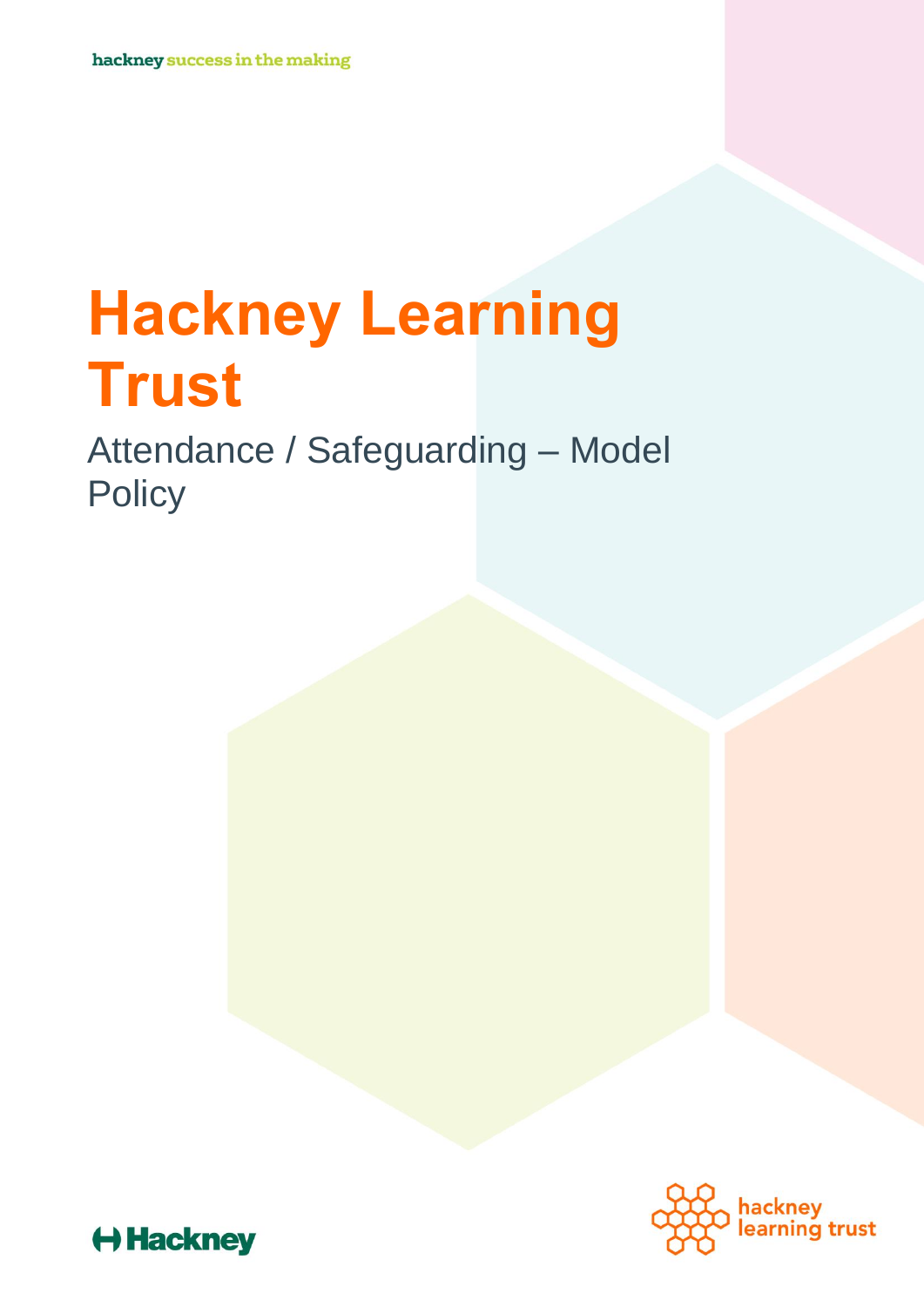## **ATTENDANCE POLICY**

## **BETTY LAYWARD PRIMARY SCHOOL**

#### **Introduction:**

This is a successful school and your child plays their part in making it so. We aim for an environment which enables and encourages all members of the community to reach out for excellence. For our children to gain the greatest benefit from their education it is vital that they attend regularly and your child should be at school, on time, every day the school is open unless the reason for the absence is unavoidable.

It is very important therefore that you make sure that your child attends regularly and this Policy sets out how together we will achieve this.

#### **Why Regular Attendance is so important:**

**Learning:-** Any absence affects the pattern of a child's schooling and regular absence **will** seriously affect their learning. Any pupil's absence disrupts teaching routines so may affect the learning of others in the same class.

Ensuring your child's regular attendance at school is your legal responsibility and permitting absence from school without a good reason creates an offence in law and may result in prosecution.

**Safeguarding:-** Your child may be at risk of harm if they do not attend school regularly. Safeguarding the interests of each child is everyone's responsibility and within the context of this school, promoting the welfare and life opportunities for your child encompasses:- **Attendance** Behaviour Management Health and Safety Access to the Curriculum Anti- bullying

Failing to attend this school on a regular basis will be considered as a safeguarding matter.

#### **Promoting Regular Attendance:**

Helping to create a pattern of regular attendance is everybody's responsibility - parents/carers, pupils and all members of school staff.

#### **To help us all to focus on this we will:**

- Give you details on attendance in our regular newsletter;
- Report to you at least 3 times a year on how your child is performing in school, what their attendance and punctuality rate is and how this relates to their attainments;
- Celebrate good attendance in assemblies;
- Recognise good or improving attendance.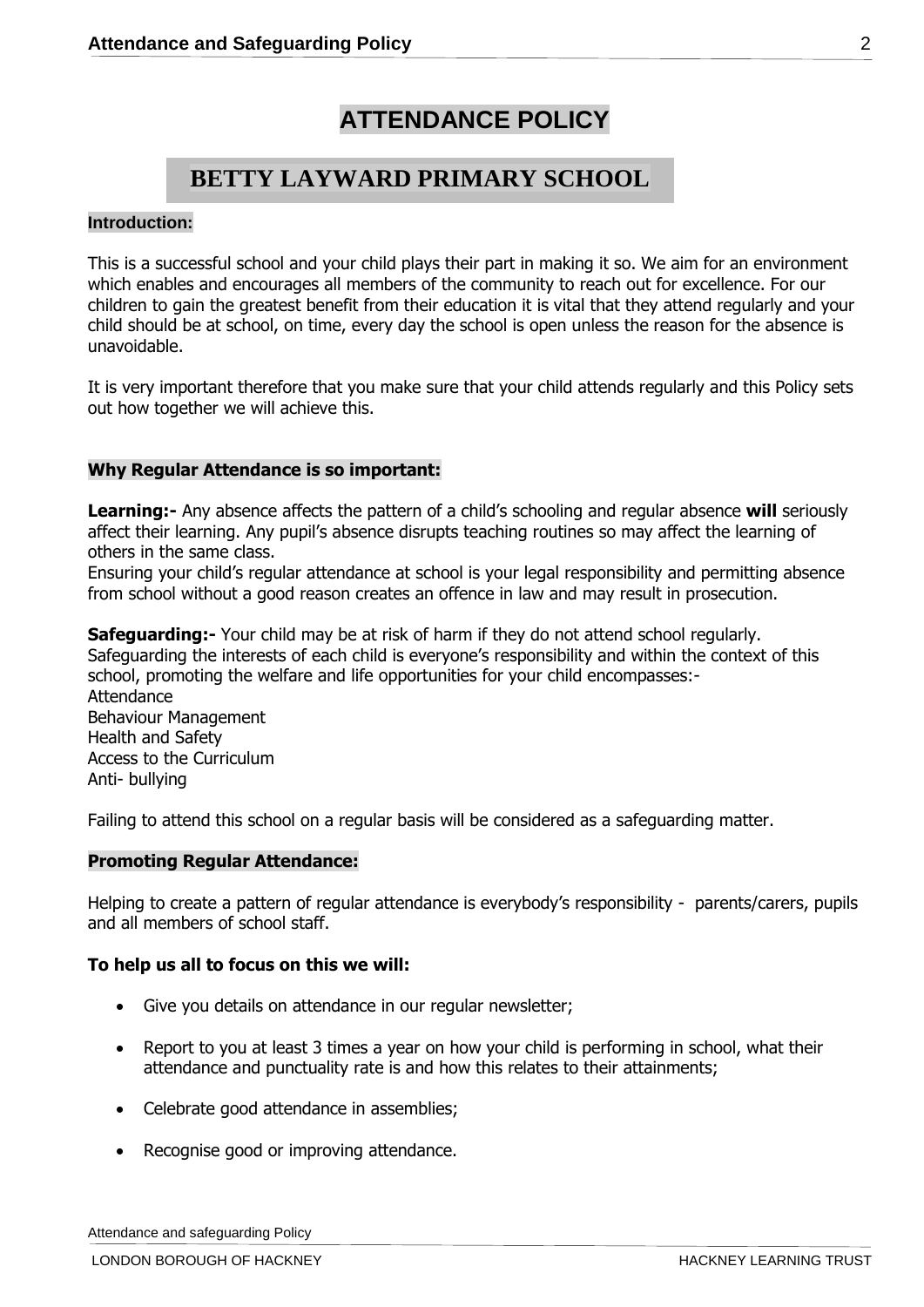- $\bullet$
- Run promotional events when parents, pupils and staff can work together on raising attendance levels across the school.

#### **The Law relating to attendance**

Section 7 of the Education Act 1996 states that 'the parent of every child of compulsory school age shall cause him / her to receive efficient full time education suitable:- (a) to age, ability and aptitude and (b) to any special educational needs he/ she may have Either by regular attendance at school or otherwise'

#### **The Law relating to safeguarding**

Section 175 of the Education Act 2002 places a duty on local authorities and governing bodies to have regard to guidance issued by the Secretary of State with regard to safeguarding and promoting the welfare of children and students under the age of 18.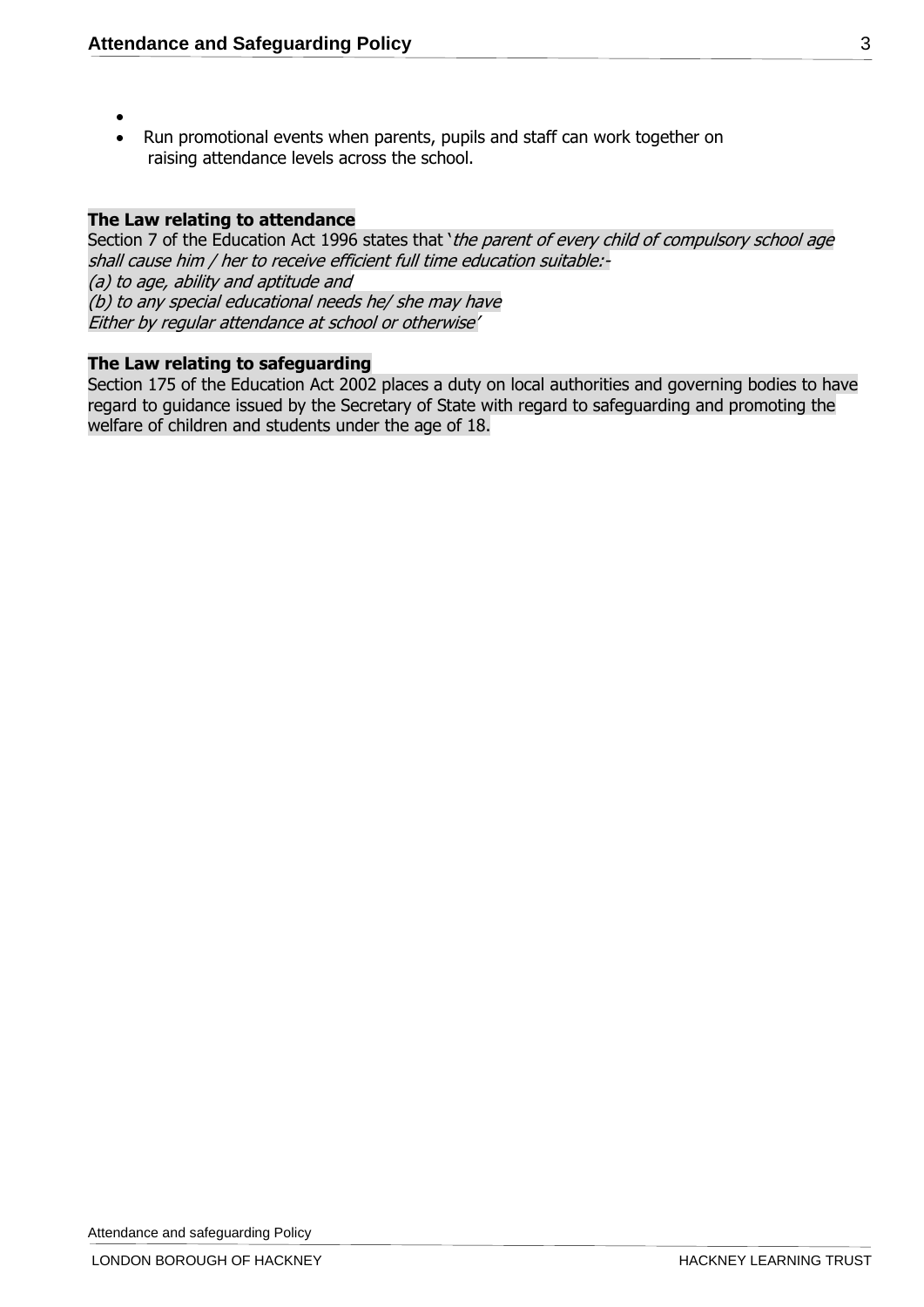#### **Understanding types of absence:**

Every half-day absence from school has to be classified by the school (not by the parents), as either AUTHORISED or UNAUTHORISED. This is why information about the cause of any absence is always required, preferably in writing.

Authorised absences are mornings or afternoons away from school for a good reason like illness, medical/dental appointments which unavoidably fall in school time, emergencies or other unavoidable cause.

Unauthorised absences are those which the school does not consider reasonable and for which no "leave" has been given. This type of absence can lead to Hackney Learning Trust using sanctions and/or legal proceedings. This includes:

- Parents/carers keeping children off school unnecessarily
- truancy before or during the school day
- absences which have never been properly explained
- children who arrive at school too late to get a mark
- shopping, looking after other children or birthdays
- day trips and holidays in term time which have not been agreed.

Whilst any child may be off school because they are ill, sometimes they can be reluctant to attend school. Any problems with regular attendance are best sorted out between the school, the parents and the child. If your child is reluctant to attend, it is never better to cover up their absence or to give in to pressure to excuse them from attending. This gives the impression that attendance does not matter and usually make things worse.

#### **Persistent Absenteeism (PA):**

A pupil becomes a 'persistent absentee' when they miss 15% or more schooling across the school year for whatever reason. Absence at this level is doing considerable damage to any child's educational prospects and we need parents fullest support and co-operation to tackle this. We monitor all absence thoroughly. Any case that is seen to have reached the PA mark or is at risk of moving towards that mark is given priority and you will be informed of this immediately.

PA pupils are tracked and monitored carefully through our pastoral system and we also combine this with academic mentoring where absence affects attainment.

All our PA pupils and their parents are subject to an Action Plan and the plan may include: allocation of additional support through a Mentor or a Connexions worker, use of circle time, individual incentive programmes and participation in group activities around raising attendance. All PA cases are also automatically made known to the Hackney Learning Trust School Attendance Officer.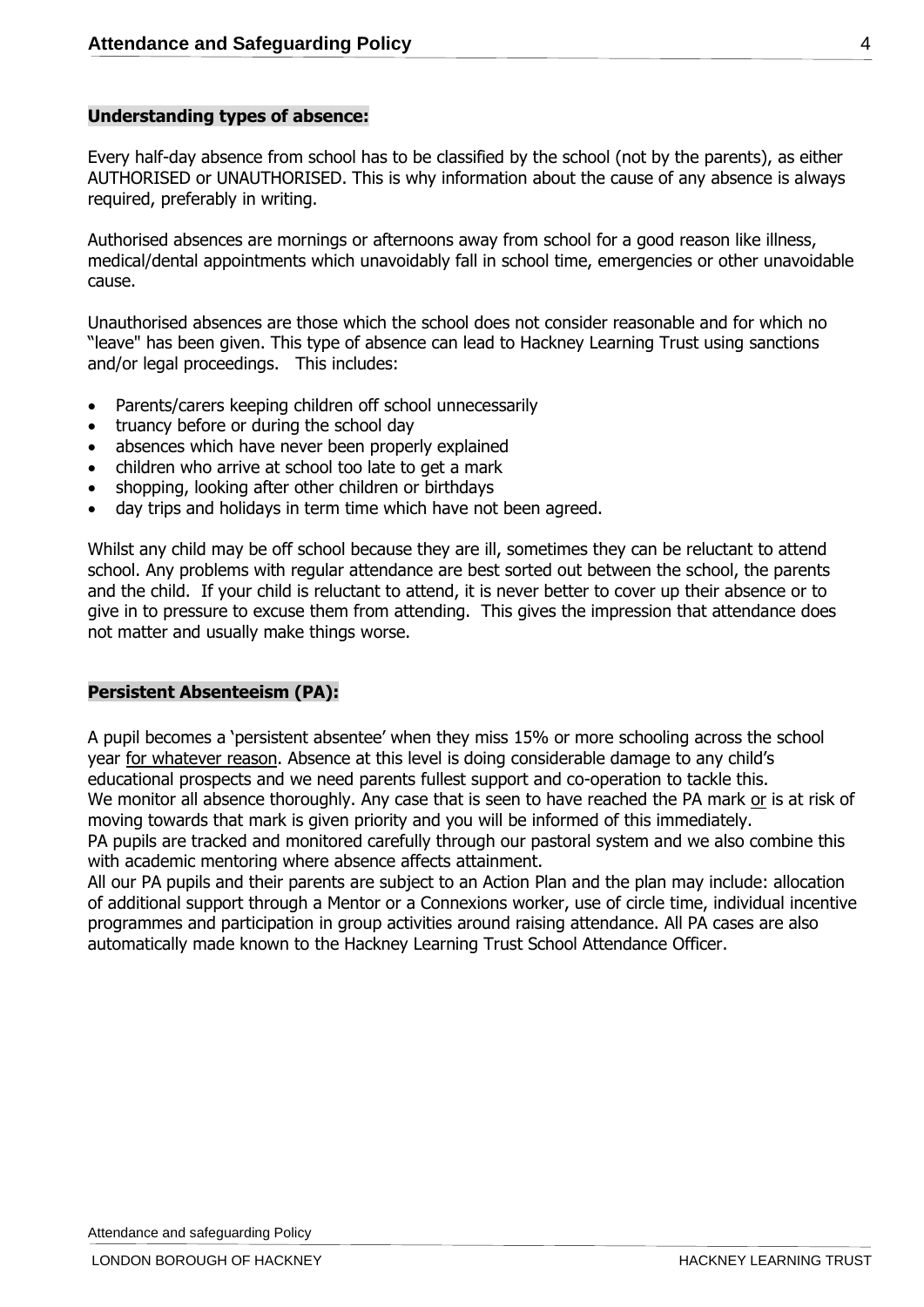#### **Absence Procedures:**

#### **If your child is absent you must:**

- Contact us before 9am on the first day of absence by phone or email;
- Or, you can call into school and report to reception, who will arrange for a member of staff to speak with you.

#### **If your child is absent we will:**

- Telephone or text you on the first day of absence if we have not heard from you;
- Invite you in to discuss the situation with our Attendance Officer and/or Pastoral Leaders, Headteacher if absences persist;
- Refer the matter to the Hackney Learning Trust Education Attendance Officer if attendance moves below 85%.

#### **Telephone numbers:**

There are times when we need to contact parents about lots of things, including absence, so we need to have your contact numbers at all times. So help us to help you and your child by making sure we always have an up to date number – if we don't then something important may be missed. There will be regular checks on telephone numbers throughout the year.

#### **The School Attendance Officer:**

Parents are expected to contact school at an early stage and to work with the staff in resolving any problems together. This is nearly always successful. If difficulties cannot be sorted out in this way, the school may refer the child to the School Attendance Officer from Hackney Learning Trust. He/she will also try to resolve the situation by agreement but, if other ways of trying to improve the child's attendance have failed and unauthorized absences persist, these Officers can use sanctions such as Penalty Notices or prosecutions in the Magistrates Court. Full details of the options open to enforce attendance at school are available from the school or Hackney Learning Trust. Alternatively, parents or children may wish to contact the SAO themselves to ask for help or

information. They are independent of the school and will give impartial advice. Their telephone number is available from the school office or by contacting Hackney Learning Trust.

#### **Lateness:**

Poor punctuality is not acceptable. If your child misses the start of the day they can miss work and do not spend time with their class teacher getting vital information and news for the day. Late arriving pupils also disrupt lessons, can be embarrassing for the child and can also encourage absence.

#### **How we manage lateness:**

Attendance and safeguarding Policy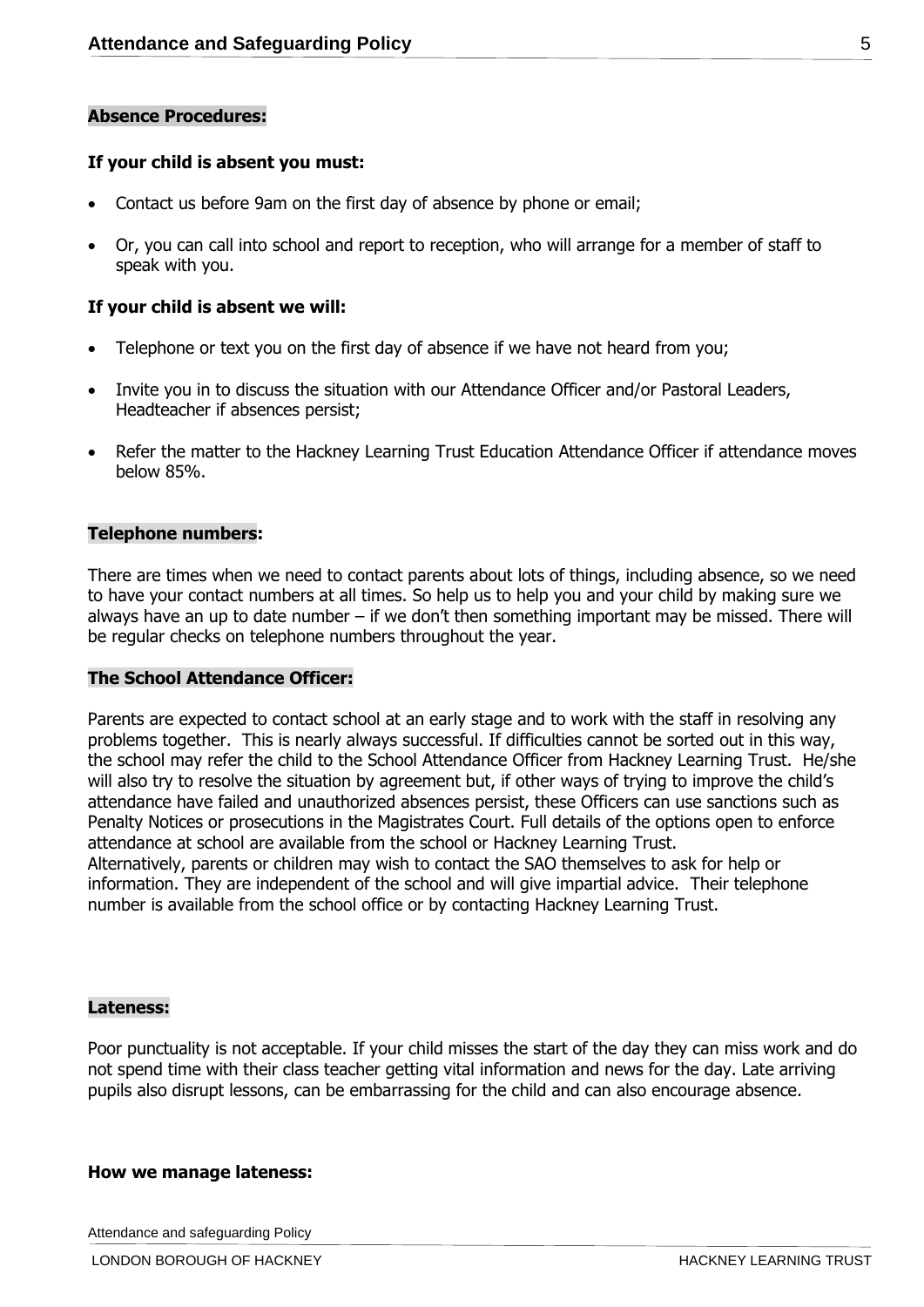The school day starts at **8.55am** and we expect your child to be in class at that time.

Registers are marked by **9.am** and your child will receive a late mark if they are not in by that time.

At **9.30am** the registers will be closed. In accordance with the Regulations, if your child arrives after that time they will receive a mark that shows them to be on site, but this will **not** count as a present mark and it will mean they have an unauthorised absence. This may mean that you could face the possibility of a Penalty Notice if the problem persists.

If your child has a persistent late record you will be asked to meet with the Headteacher and/or Attendance Officer to resolve the problem, but you can approach us at any time if you are having problems getting your child to school on time.

#### **Holidays In Term Time:**

Taking holidays in term time will affect your child's schooling as much as any other absence and we expect parents to help us by not to take children away in school time.

Remember that any savings you think you may make by taking a holiday in school time are offset by the cost to your child's education.

There is **no** automatic entitlement in law to time off in school time to go on holiday.

All applications for leave in exceptional circumstances must be made in advance and at the discretion of the school may be authorised. In making a decision the school will consider the circumstances of each application individually, including any previous pattern of leave in term time. Full details of our policy and procedures are available from the school, but it is important that you understand the circumstances when leave in term time will **not** be agreed by us:

- When a pupil is just starting the school. This is very important as your child needs to settle into their new environment as quickly as possible.
- Immediately before and during assessment periods (SATS), GCSE or any other public examinations.
- When a pupil's attendance record already includes any level of unauthorised absence.
- Where a pupil's attendance rate is already below (90%) or will fall to or below that level as a result of taking leave.

Any period of leave taken without the agreement of the school, or in excess of that agreed, will be classed as unauthorised and may attract sanctions such as a Penalty Notice. The headteacher's decision is final. (See Hackney EAS Penalty Notice Code of Practice)

#### **School targets, projects and special initiatives:**

The school has targets to improve attendance and your child has an important part to play in meeting these targets.

Attendance and safeguarding Policy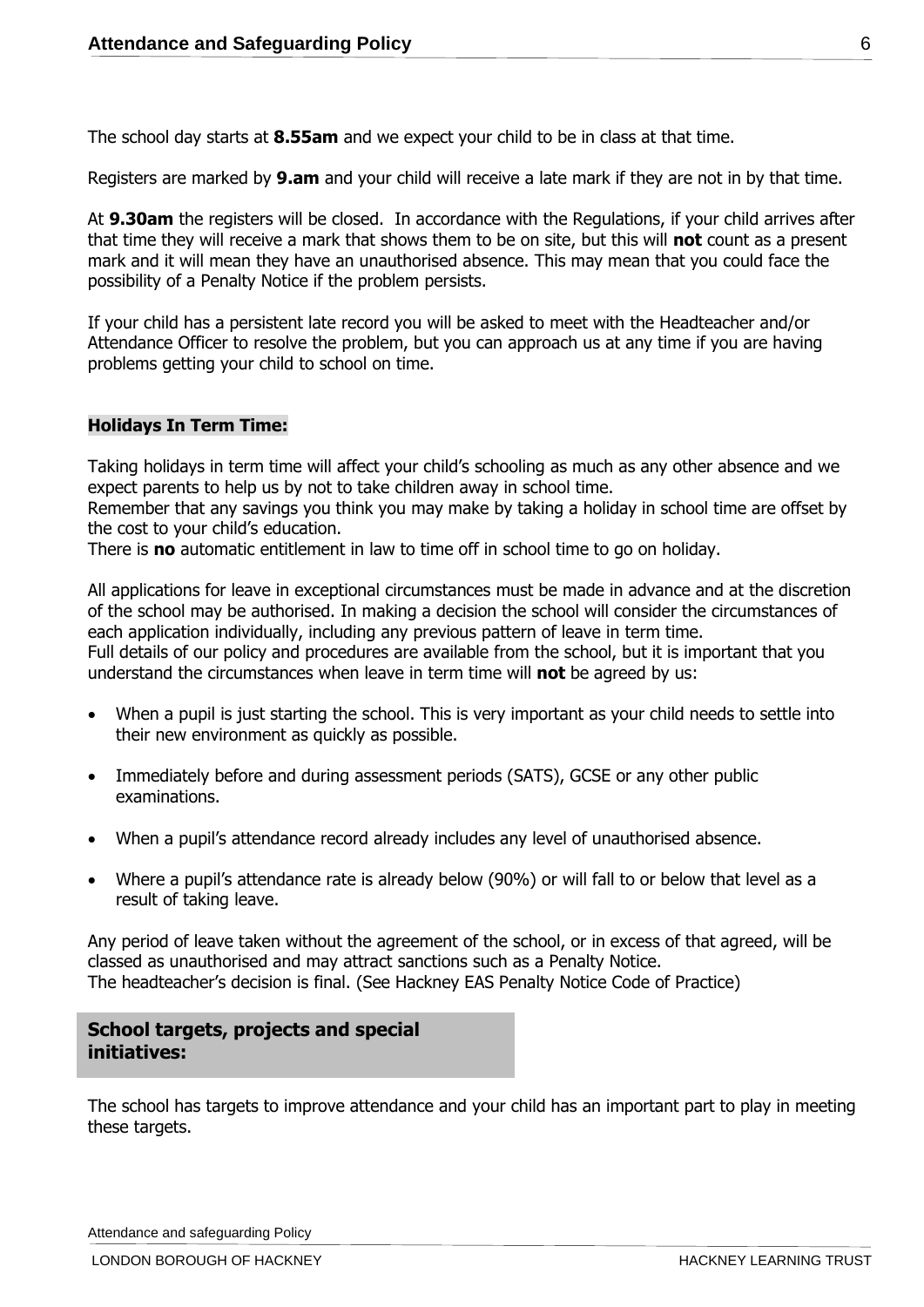Targets for the school and for classes are displayed in the school and you should take time to study them.

The minimum level of attendance for this school is 97**%** attendance and we will keep you updated regularly about progress to this level and how your child's attendance compares.

Our target is to achieve better than this however because we know that good attendance is the key to successful schooling and we believe our pupils can be amongst the best in the city.

Through the school year we monitor absences and punctuality to show us where improvements need to be made.

Information on any projects or initiatives that will focus on these areas will be provided in our newsletter and we ask for your full support.

### **Betty Layward Primary School Guidance on Authorised Absence in Schools**

**Good attendance at school is very important. Regular school attendance is an important part of giving your child the best possible start in life. Absence from school in term time can only be granted in 'exceptional circumstances' Below is the guidance for authorised absence in term time at the Betty Layward Primary School. At Betty Layward the decision to authorise absence is a decision to be made by the Governors who will determine the length of the authorised absence as well as whether absence is authorised at all.**

1. The decision to authorise absence is at the Governor's discretion based on their assessment of the situation. Circumstances vary from case to case so there can be no absolute rules on this subject.

2. Term times are for education. This is the priority. Children and families have 175 days off school to spend time together, including weekends and school holidays. The school policy is that absences will not be granted during term time and will only be authorised in exceptional circumstances.

3. If an event can reasonably be scheduled outside of term time then it would not be an authorised absence.

4. Absence during term time for holidays is not considered an exceptional circumstance.

5. Absences to visit family members are not granted during term time if they could be scheduled for holiday periods or outside school hours.

6. Absence for a bereavement of a close family member is usually considered an exceptional circumstance but will not be considered the basis for extended leave.

7. Absences for important religious observances are often taken into account but only for the ceremony and travelling time, not extended leave. This is intended for one off situations rather than regular or recurring events.

8. Betty Layward Primary School may take the needs of the families of service personnel into account if they are returning from long operational tours that prevent contact during scheduled holiday time.

9. Application for authorised absences will take account of the need to make reasonable adjustments for students with special educational needs or disabilities.

10. Application for authorised absences will take account of the need to make reasonable adjustments for families who may need time together to recover from trauma or crisis.